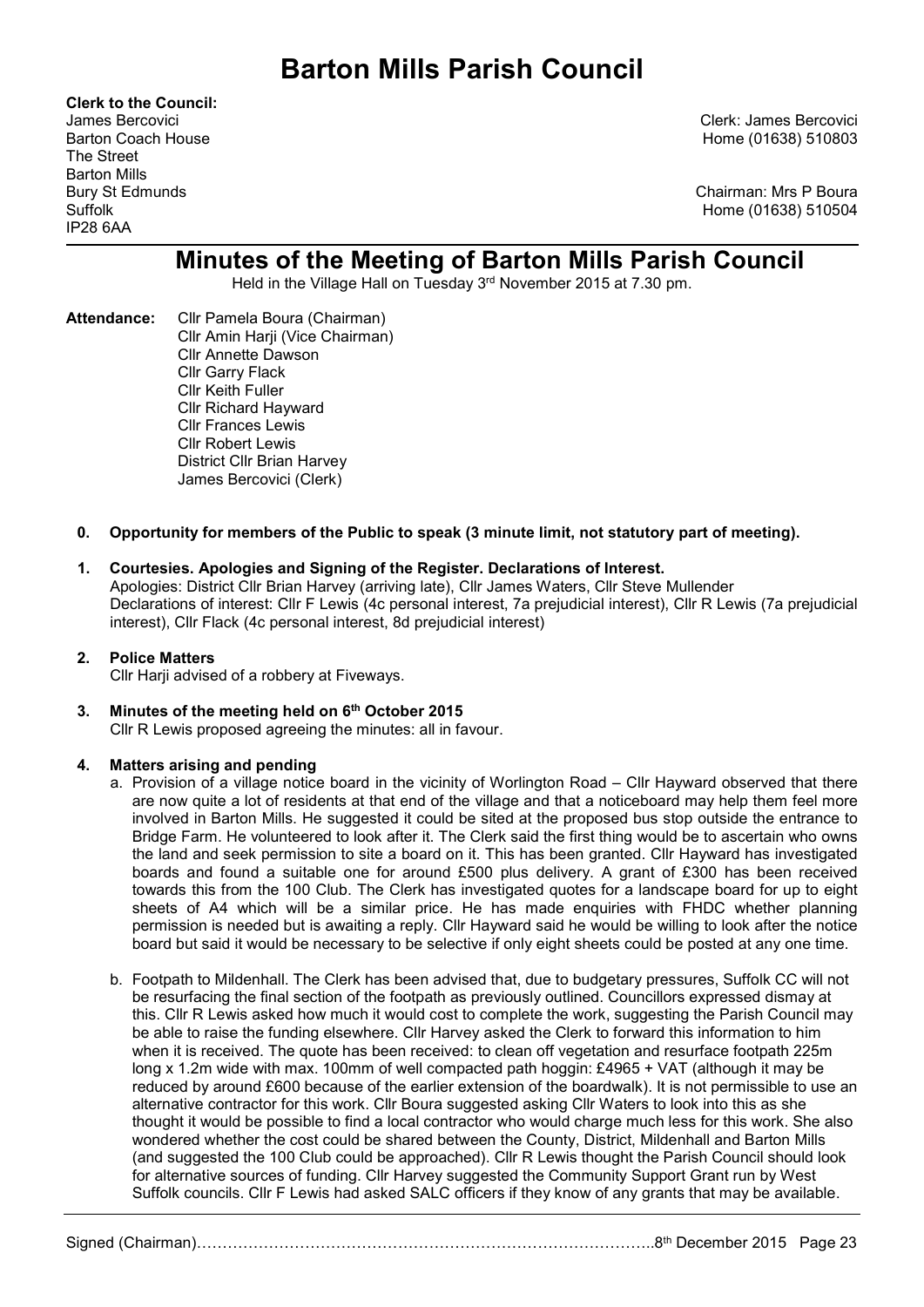They recommended approaching Cllr Waters – the Clerk said he would chase this up (also, whether there was a possibility of using an alternative contractor). SALC also suggested applying for lottery grants. The Clerk said he would look into this.

- c. The Queen's 90<sup>th</sup> birthday. A meeting was held on 21<sup>st</sup> October following an earlier suggestion by the Parish Council that celebrations could take the form of a one-day street party with a marquee and band on the field in the evening of Saturday 11<sup>th</sup> June. The Clerk has provisionally booked the village hall and a 6m x 12m marquee (£295 from First Choice) for this date. Cllr Boura asked if the Parish Council would pay for the hall hire for the meeting, cost £9; this was agreed. She said six residents, including three councillors, had attended the meeting. Cllr F Lewis provided the background to the meeting and said various suggestions had been made including a picnic tea party on the Saturday afternoon which could include a children's entertainer, followed by a music night. She asked if the Parish Council would sponsor the event and provide some money so that it would come under the banner of the Parish Council rather than any other organisation. Cllr Harji suggested limiting the funding to £1,000. Cllr F Lewis reminded councillors of the prize draw which had raised around £600 for the Diamond Jubilee celebrations but had required a lot of organisation. Cllr Boura offered to organise this. Cllr Flack knew of a local band who would charge £300 for the evening. Cllr Dawson offered to compile a list of local bands for the next meeting and asked if she could advertise this opportunity in the Barton Miller.
- d. Planters: as requested, Cllr Boura spoke to John and Glenda Berrett about Teresa Plested's offer to care for the planter formerly cared for by her father. However, the Berretts said that they were happy to care for two and had already purchased most of the plants. They have since planted the planters with evergreens, tulips and violas. Most of this planting will be permanent but they plan to replace the violas with geraniums in the summer. Lindsay and Derek Judd have planted "their" planter with wallflowers and tulips. John Squires has resumed caring for the planter outside his house and has painted it with pansies. Cllr Boura asked the Clerk to write to Teresa Plested to thank her for her offer; Cllr R Lewis suggested she could be invited to help maintain the Peace Garden instead.
- e. 30mph flashing sign. The Clerk has contacted the Highways Department about being included in a VAS scheme as an independent member. There are a number operational in Suffolk, and it might be that they have another group into which Barton Mills could integrate rather than joining in with Worlington which is part of a group of five villages now. It was suggested that Red Lodge may be a suitable partner although the speed bumps there may render a VAS scheme unnecessary,
- f. Defibrillator. The cost of a defibrillator is between £1400 and £2200. Cllr Boura suggested the 100 Club could be approached. Cllr R Lewis agreed this could be invaluable for the village and said he would ask Barry Klatt for permission to keep the phone box where it is. Cllr R Lewis observed that the phone box is still in use. The Clerk suggested this was probably because it is cheaper for BT to maintain it as a working telephone box than to decommission it. Cllr F Lewis expressed concerns about the security of the defibrillator; Cllr Boura explained how the scheme works. Cllr Boura had asked the Clerk to ascertain whether there is support for this within the community via the Barton Miller. Cllr R Lewis said someone had already approached him saying it is a good idea. Cllr Flack questioned its merits, suggesting doctors' opinions should be sought. Cllr F Lewis suggested the church porch as a possible location as it is always unlocked; Cllr Harvey thought a telephone connection is necessary. Cllr Boura suggested possible ways of raising funds including a barbeque and fundraising at the Bell (given its proposed location). Cllr Hayward asked how people would know about the defibrillator; they would be told of its location when they make an emergency call. Cllr Dawson enquired if there is an ongoing cost; the Clerk was unaware and Cllr Harvey thought not. Cllr Boura said BT sponsors the provision of electricity where phone boxes are used.
- g. Parish Forum: At the meeting held in October, Police Inspector Torkington said that he had personal experience of the problems at Fiveways roundabout and was putting pressure on the Highways Agency for the technical study to be progressed quickly. Cllr Waters gave a presentation on devolution. The next Forum meeting has been postponed until 20 January and will be held at Barton Mills Village Hall.
- h. Proposed pavement sign. Cllr Mullender had proposed a sign to advertise meetings. He said he had the frame and base and that appropriately worded vinyl stickers were all that would be necessary. Cllr R Lewis said these could be ordered in Mildenhall. Cllr Boura said the wording would have to be decided.
- i. Football coaching coordinator. The Clerk has attempted to contact the Football Club secretary on several occasions but has not received a reply. However, Cllr Harvey previously advised that any individual could take on this role. The Clerk was asked to put an advertisement in the Barton Miller but, immediately following the meeting, Cllr Fuller volunteered.
- j. Update on Hastoe hedge and dead trees in Manor View and Church Meadow. The Clerk said he would chase these items.

Signed (Chairman)……………………………………………………………………………..8th December 2015 Page 24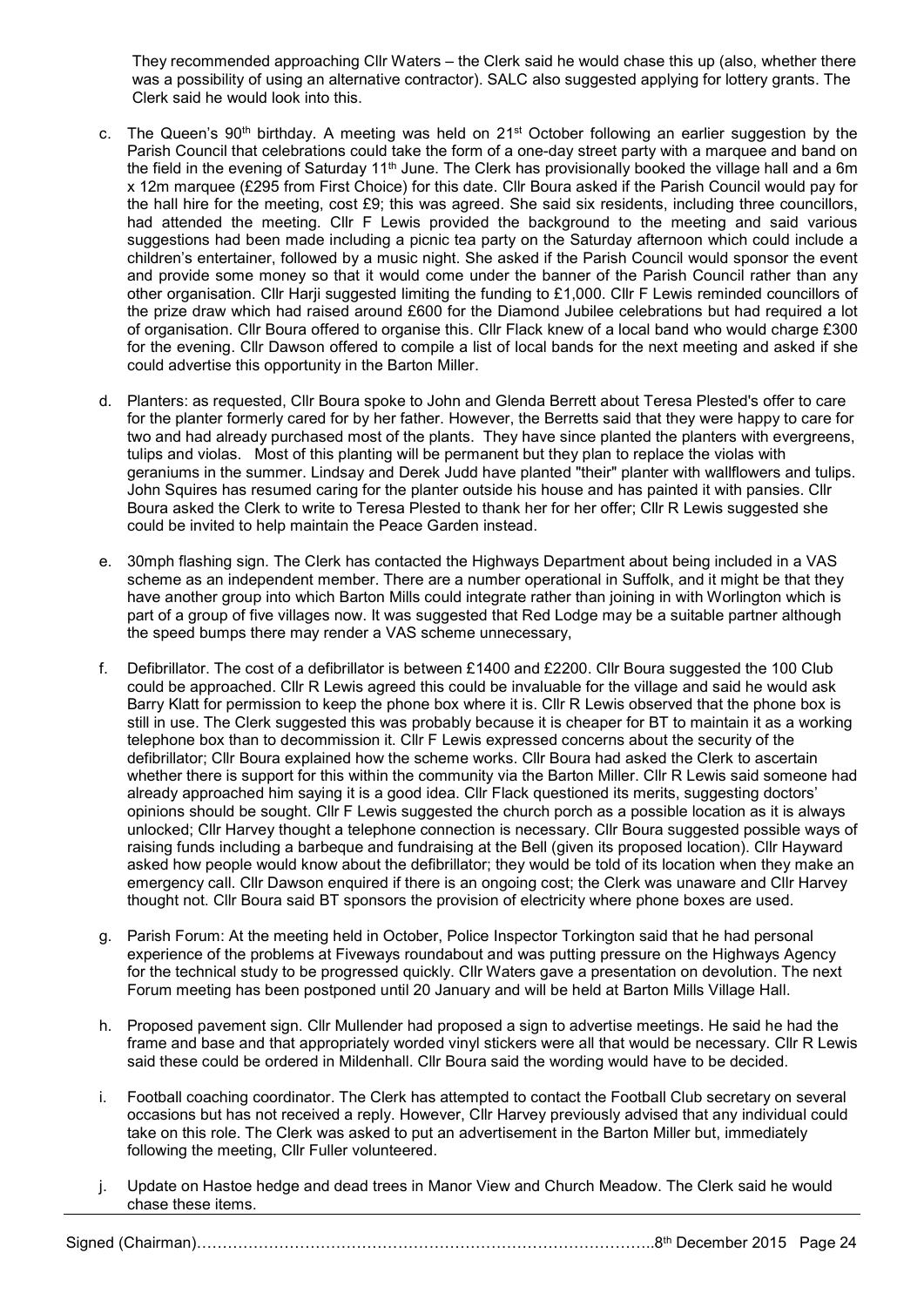k. Car boot sales 2016. A meeting was held in which the various organisations agreed, subject to the approval of the Parish Council, the following dates:

| Day                                | <b>Date</b> | Hall                | <b>Field</b>               | <b>BBQ</b>                            |
|------------------------------------|-------------|---------------------|----------------------------|---------------------------------------|
| <b>Easter Monday</b>               | 28 March    | <b>Village Hall</b> | <b>Village Hall</b>        |                                       |
| <b>May Day</b>                     | 2 May       | WI                  | WI                         |                                       |
| <b>Spring Bank Holiday</b>         | 30 May      | Church              | Allotments                 | Football Club or<br>Allotments        |
| <b>Late Summer Bank</b><br>Holiday | 29 August   | Church              | Football Club or<br>Church | <b>Football Club</b><br>or Allotments |

Cllr Boura advised the meeting had been successful. Councillors agreed the proposal.

l. Remembrance Day. Cllr F Lewis said the service would start at 10.45am led by Glynn East. The Parish Council would provide refreshments. She asked for help to set up beforehand and in serving tea and coffee. Cllr Fuller offered to help; others were uncertain whether they could attend. Cllr Fuller was asked to lay the wreath on behalf of the Parish Council.

## 5. Report from the District Councillor

Cllr Harvey said Cllr Waters was trying to get funding towards the footpath. He commented that many of the SIR sites were in the parish but had not been presented as such. He noted that the issue over the Pancake and Waffle Shack had been settled. He said there is a legal challenge concerning ownership of part of the Fiveways Farm and that he was checking with Highways about the A11 signage.

## 6. Finance - Standard Payments for approval (inc. VAT)

- a. £309.60 Clerk's net salary (October 2015) chq. 1367
- b. £77.40 HMRC (PAYE October 2014) chq.
- c. £28.94 Clerk's expenses (October 2014) chq. 1367

Cllr Harji proposed agreeing the standard payments: all in favour.

## Special Payments for approval (inc. VAT)

- d. £28.75 Garry Flack (re planter) chq. 1368
- e. £78 Glenda Berrett (re planters) chq. 1369
- f. £1410 DM Tree & Landscape Contractors Ltd chq. 1370
- g. £110 Rainbow Club (donation) chq. 1371
- h. £60 Royal British Legion chg. 1366

Cllr R Lewis proposed agreeing the special payments: all in favour.

#### **Other**

Financial Risk Management Policy Statement – Cllr R Lewis had prepared a statement for adoption. Cllr Fuller proposed adopting the statement: all in favour.

## 7. Planning.

Note - ITALICS: Parish Council comments passed to Forest Heath DC. Bold: Forest Heath DC decision

#### General and for consideration:

- a. DC/15/1928/FUL Plot 4 (Sandfords Nursery) Newmarket Road 1 No. two-storey dwelling with detached double garage. Cllrs R Lewis and F Lewis left the meeting for this item. Cllr Boura outlined the plans and proposed no objection with the comment that the front wall should be of a similar height to that of the adjacent bungalow: all in favour.
- b. Land Used for Car Boot Sale, Newmarket Road variation of condition 4 of planning permission F/2009/0137/COU to allow car boot sales every Wednesday commencing the third week in May up until the second week in September (inclusive). Cllr Dawson commented that during sales over the summer, cars and lorries were often backing up past Fiveways on the A11 and wondered what Highways thinks of this. Cllr Boura proposed objecting on road safety grounds: all in favour. Cllr R Lewis asked the Clerk to write to both the Highways Agency and Suffolk Highways expressing concerns about traffic safety over the current use.

Cllr Dawson also raised the issue of cars parking on the bend of the road outside the Bull as it turns into